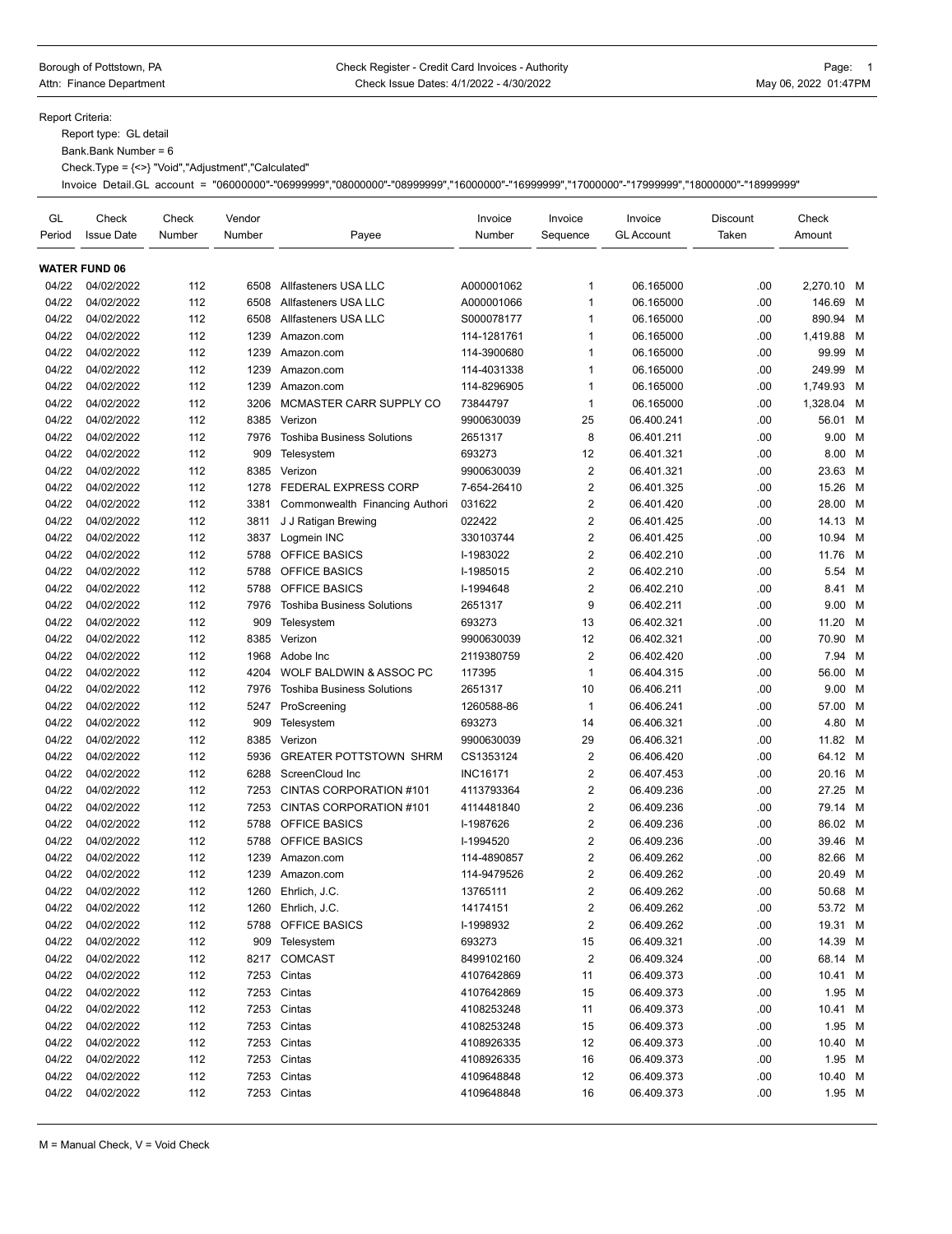| Borough of Pottstown, PA |
|--------------------------|
| Attn: Finance Department |

## Check Register - Credit Card Invoices - Authority **Check Register - Credit Card Invoices - Authority** Page: 2 epartment **Example 2018** Check Issue Dates: 4/1/2022 - 4/30/2022 **Accord 2018** May 06, 2022 01:47PM

| GL     | Check             | Check  | Vendor |                                          | Invoice           | Invoice        | Invoice           | Discount | Check      |   |
|--------|-------------------|--------|--------|------------------------------------------|-------------------|----------------|-------------------|----------|------------|---|
| Period | <b>Issue Date</b> | Number | Number | Payee                                    | Number            | Sequence       | <b>GL Account</b> | Taken    | Amount     |   |
| 04/22  | 04/02/2022        | 112    | 7253   | Cintas                                   | 4110975409        | 8              | 06.409.373        | .00      | 10.41 M    |   |
| 04/22  | 04/02/2022        | 112    | 7253   | Cintas                                   | 4110975409        | 12             | 06.409.373        | .00      | 1.95       | M |
| 04/22  | 04/02/2022        | 112    | 7253   | Cintas                                   | 4111671990        | 12             | 06.409.373        | .00      | 10.41 M    |   |
| 04/22  | 04/02/2022        | 112    | 7253   | Cintas                                   | 4111671990        | 16             | 06.409.373        | .00      | 1.95 M     |   |
| 04/22  | 04/02/2022        | 112    | 7253   | Cintas                                   | 4112375655        | 11             | 06.409.373        | .00      | 10.41 M    |   |
| 04/22  | 04/02/2022        | 112    | 7253   | Cintas                                   | 4112375655        | 15             | 06.409.373        | .00      | 1.95       | M |
| 04/22  | 04/02/2022        | 112    | 7253   | CINTAS CORPORATION #101                  | 4110295092        | 12             | 06.409.373        | .00      | 10.40 M    |   |
| 04/22  | 04/02/2022        | 112    | 7253   | CINTAS CORPORATION #101                  | 4110295092        | 16             | 06.409.373        | .00      | 1.95       | M |
| 04/22  | 04/02/2022        | 112    | 4012   | <b>FASTENAL COMPANY</b>                  | PAPOT15660        | $\overline{2}$ | 06.409.373        | .00      | 2.44 M     |   |
| 04/22  | 04/02/2022        | 112    | 982    | HUMPHREYS FLAG CO                        | 1510              | $\overline{2}$ | 06.409.373        | .00      | 89.71 M    |   |
| 04/22  | 04/02/2022        | 112    | 1701   | POTTSTOWN TAX COLLECTOR                  | 1600160560        | 1              | 06.409.430        | .00      | 2,426.00   | M |
| 04/22  | 04/02/2022        | 112    | 7976   | <b>Toshiba Business Solutions</b>        | 2651317           | 11             | 06.430.211        | .00      | 9.00 M     |   |
| 04/22  | 04/02/2022        | 112    | 7253   | Cintas                                   | 4107642869        | 4              | 06.430.238        | .00      | 5.70 M     |   |
| 04/22  | 04/02/2022        | 112    | 7253   | Cintas                                   | 4108253248        | $\overline{2}$ | 06.430.238        | .00      | 9.48       | M |
| 04/22  | 04/02/2022        | 112    | 7253   | Cintas                                   | 4108926335        | 4              | 06.430.238        | .00      | 5.70 M     |   |
| 04/22  | 04/02/2022        | 112    | 7253   | Cintas                                   | 4109648848        | 4              | 06.430.238        | .00      | 5.70 M     |   |
| 04/22  | 04/02/2022        | 112    | 7253   | Cintas                                   | 4110975409        | 4              | 06.430.238        | .00      | 17.89      | M |
| 04/22  | 04/02/2022        | 112    | 7253   | Cintas                                   | 4111671990        | 4              | 06.430.238        | .00      | 5.59 M     |   |
| 04/22  | 04/02/2022        | 112    | 7253   | Cintas                                   | 4112375655        | 4              | 06.430.238        | .00      | 6.22 M     |   |
| 04/22  | 04/02/2022        | 112    | 7253   | CINTAS CORPORATION #101                  | 4110295092        | 4              | 06.430.238        | .00      | 4.96 M     |   |
| 04/22  | 04/02/2022        | 112    | 2043   | McDonalds                                | 1514              | $\overline{c}$ | 06.430.241        | .00      | 15.39 M    |   |
| 04/22  | 04/02/2022        | 112    | 1729   | Valentino's                              | 031422            | 2              | 06.430.241        | .00      | 16.32 M    |   |
| 04/22  | 04/02/2022        | 112    | 834    | <b>Five Star International</b>           | 02S221863         | $\overline{2}$ | 06.430.251        | .00      | 740.44 M   |   |
| 04/22  | 04/02/2022        | 112    | 1906   | <b>Harbor Freight</b>                    | 0350667           | $\overline{2}$ | 06.430.251        | .00      | 22.39 M    |   |
| 04/22  | 04/02/2022        | 112    | 3773   | Kelly Industrial Supply                  | 2176539-IN        | 5              | 06.430.251        | .00      | 23.85 M    |   |
| 04/22  | 04/02/2022        | 112    | 1573   | POTTSTOWN AUTO PARTS (NA                 | 479562            | 2              | 06.430.251        | .00      | 6.77 M     |   |
| 04/22  | 04/02/2022        | 112    | 1573   | POTTSTOWN AUTO PARTS (NA                 | 480911            | 2              | 06.430.251        | .00      | 74.36      | M |
| 04/22  | 04/02/2022        | 112    | 909    | Telesystem                               | 693273            | 16             | 06.430.321        | .00      | 15.99      | M |
| 04/22  | 04/02/2022        | 112    | 8385   | Verizon                                  | 9900630039        | 6              | 06.430.321        | .00      | 112.19     | м |
| 04/22  | 04/02/2022        | 112    | 6748   | EAGLE WIRELESS COMMUNICA                 | <b>INV-007698</b> | 4              | 06.430.324        | .00      | 70.69 M    |   |
| 04/22  | 04/02/2022        | 112    | 1239   | Amazon.com                               | 030322            | 2              | 06.430.373        | .00      | 55.99 M    |   |
| 04/22  | 04/02/2022        | 112    | 188    | <b>USA BLUEBOOK</b>                      | 915069            | 1              | 06.448.222        | .00      | 857.46 M   |   |
| 04/22  | 04/02/2022        | 112    | 719    | <b>HACH CO</b>                           | 12903427          | 1              | 06.448.225        | .00      | 242.88     | M |
| 04/22  | 04/02/2022        | 112    | 719    | HACH CO                                  | 12912750          | 1              | 06.448.225        | .00      | 509.76     | M |
| 04/22  | 04/02/2022        | 112    | 719    | <b>HACH CO</b>                           | 12914697          | 1              | 06.448.225        | .00      | 1,265.65   | M |
| 04/22  | 04/02/2022        | 112    | 719    | HACH CO                                  | 12919473          | 1              | 06.448.225        | .00      | 560.56     | M |
| 04/22  | 04/02/2022        | 112    | 719    | <b>HACH CO</b>                           | 12942156          | 1              | 06.448.225        | .00      | 284.23     | M |
| 04/22  | 04/02/2022        | 112    | 188    | <b>USA BLUEBOOK</b>                      | 913566            | 1              | 06.448.225        | .00      | 262.74 M   |   |
| 04/22  | 04/02/2022        | 112    |        | 7253 CINTAS CORPORATION #101             | 4113793329        | 1              | 06.448.236        | .00      | 86.71 M    |   |
| 04/22  | 04/02/2022        | 112    | 7253   | Cintas                                   | 4107642869        | 8              | 06.448.238        | .00      | 21.45 M    |   |
| 04/22  | 04/02/2022        | 112    |        | 7253 Cintas                              | 4108253248        | 7              | 06.448.238        | .00      | 21.45 M    |   |
| 04/22  | 04/02/2022        | 112    |        | 7253 Cintas                              | 4108253248        | 9              | 06.448.238        | .00      | 13.20 M    |   |
| 04/22  | 04/02/2022        | 112    | 7253   | Cintas                                   | 4108926335        | 8              | 06.448.238        | .00      | 21.45 M    |   |
| 04/22  | 04/02/2022        | 112    | 7253   | Cintas                                   | 4109648848        | 8              | 06.448.238        | .00      | 28.20 M    |   |
| 04/22  | 04/02/2022        | 112    | 7253   | Cintas                                   | 4110975409        | 16             | 06.448.238        | .00      | 21.45 M    |   |
| 04/22  | 04/02/2022        | 112    |        | 7253 Cintas                              | 4111671990        | 8              | 06.448.238        | .00      | 21.45 M    |   |
| 04/22  | 04/02/2022        | 112    |        | 7253 Cintas                              | 4112375655        | 18             | 06.448.238        | .00      | 14.85 M    |   |
| 04/22  | 04/02/2022        | 112    | 7253   | CINTAS CORPORATION #101                  | 4110295092        | 8              | 06.448.238        | .00      | 21.45 M    |   |
| 04/22  | 04/02/2022        | 112    | 1239   | Amazon.com                               | 114-1981124-      | 1              | 06.448.260        | .00      | 1,250.00 M |   |
| 04/22  | 04/02/2022        | 112    | 3206   | MCMASTER CARR SUPPLY CO                  | 73944797          | 1              | 06.448.260        | .00      | 488.80 M   |   |
| 04/22  | 04/02/2022        | 112    | 3206   | MCMASTER CARR SUPPLY CO                  | 75183175          | 1              | 06.448.260        | .00      | 352.33 M   |   |
| 04/22  | 04/02/2022        | 112    | 909    | Telesystem                               | 693273            | 17             | 06.448.321        | .00      | 80.05 M    |   |
| 04/22  | 04/02/2022        | 112    | 8385   | Verizon                                  | 9900630039        | 19             | 06.448.321        | .00      | 134.48 M   |   |
| 04/22  | 04/02/2022        | 112    |        | 8385 Verizon                             | 9900630039        | 22             | 06.448.321        | .00      | 23.60 M    |   |
| 04/22  | 04/02/2022        | 112    |        | 8217 COMCAST                             | 141377459         | 1              | 06.448.324        | .00      | 59.95 M    |   |
| 04/22  | 04/02/2022        | 112    |        | 6748 EAGLE WIRELESS COMMUNICA INV-007698 |                   | 9              | 06.448.324        | .00      | 45.90 M    |   |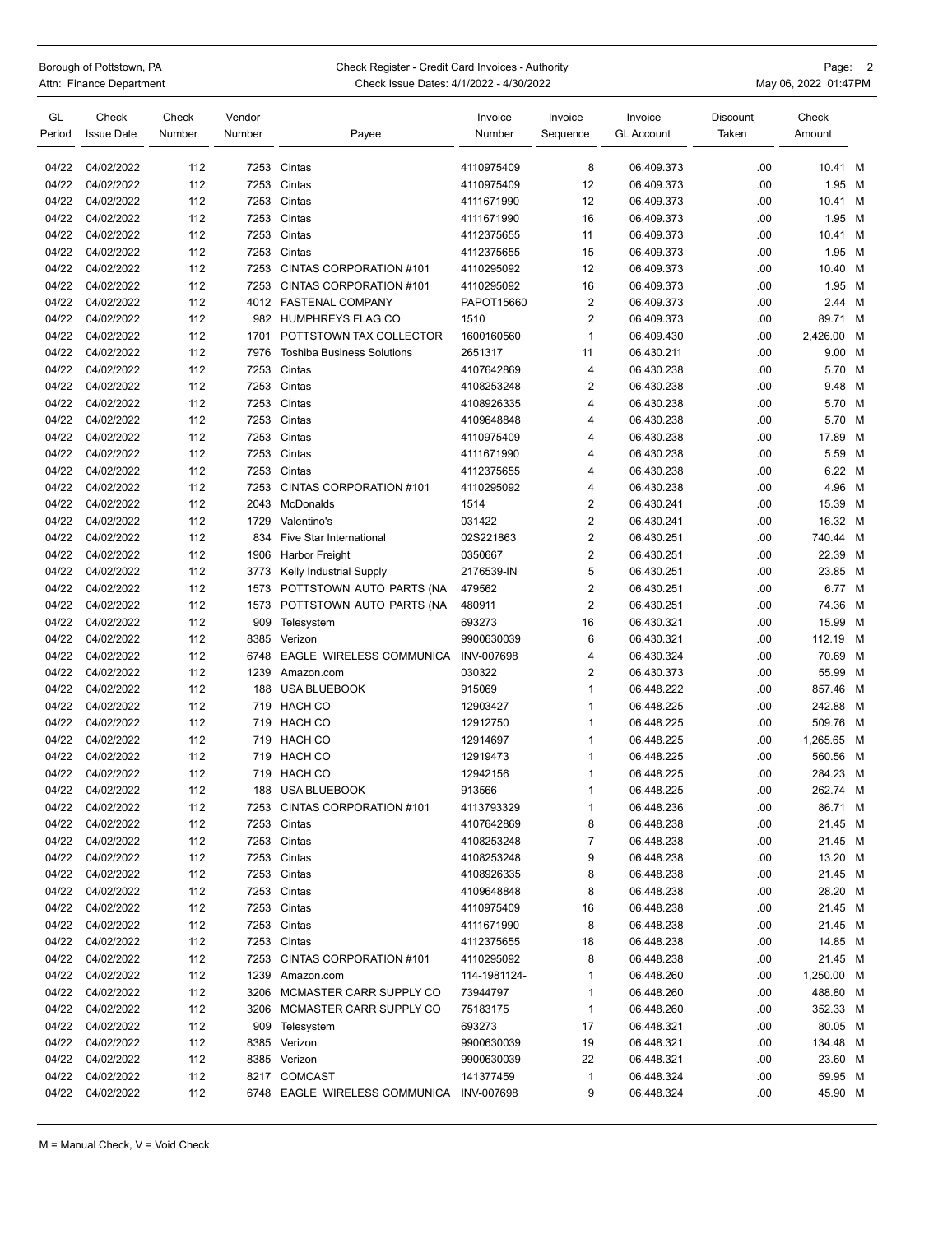Borough of Pottstown, PA **Page: 2 Shorough of Pottstown, PA** Check Register - Credit Card Invoices - Authority Page: 3<br>Attn: Finance Department Page: 201:47PM Check Issue Dates: 4/1/2022 - 4/30/2022 Check Issue Dates: 4/1/2022 - 4/30/2022 **Attack 1998** May 06, 2022 01:47PM

| GL<br>Period | Check<br><b>Issue Date</b>     | Check<br>Number | Vendor<br>Number | Payee                             | Invoice<br>Number | Invoice<br>Sequence | Invoice<br>GL Account | Discount<br>Taken | Check<br>Amount |   |
|--------------|--------------------------------|-----------------|------------------|-----------------------------------|-------------------|---------------------|-----------------------|-------------------|-----------------|---|
|              |                                |                 |                  |                                   |                   |                     |                       |                   |                 |   |
| 04/22        | 04/02/2022                     | 112             | 3278             | Petro Home Services               | 592444            | $\mathbf{1}$        | 06.448.362            | .00               | 2,443.29 M      |   |
| 04/22        | 04/02/2022                     | 112             | 2029             | <b>BOROUGH OF POTTSTOWN</b>       | 5001005001-       | $\mathbf{1}$        | 06.448.364            | .00               | 369.35 M        |   |
| 04/22        | 04/02/2022                     | 112             | 1239             | Amazon.com                        | 112-4044031       | 1                   | 06.448.373            | .00               | 86.98 M         |   |
| 04/22        | 04/02/2022                     | 112             | 622              | HOME DEPOT CREDIT SERVIC          | 5510034           | 1<br>1              | 06.448.373            | .00               | 80.85 M         |   |
| 04/22        | 04/02/2022                     | 112             | 5449             | LOWES HOME IMPROVEMENT            | 7929086           |                     | 06.448.373            | .00               | 76.64 M         |   |
| 04/22        | 04/02/2022                     | 112             | 3206             | MCMASTER CARR SUPPLY CO           | 74505146          | 1                   | 06.448.373            | .00               | 295.65 M        |   |
| 04/22        | 04/02/2022                     | 112             | 6508             | Allfasteners USA LLC              | A000000292        | $\mathbf{1}$<br>1   | 06.448.374            | .00               | 128.50- M       |   |
| 04/22        | 04/02/2022                     | 112             | 1239             | Amazon.com                        | 112-7589299       |                     | 06.448.374            | .00               | 139.99          | M |
| 04/22        | 04/02/2022                     | 112             | 622              | HOME DEPOT CREDIT SERVIC          | 1013181           | 1                   | 06.448.374            | .00               | 106.93 M        |   |
| 04/22        | 04/02/2022                     | 112             | 622              | HOME DEPOT CREDIT SERVIC          | 1624453           | 1                   | 06.448.374            | .00               | 51.04 M         |   |
| 04/22        | 04/02/2022                     | 112             | 5449             | LOWES HOME IMPROVEMENT            | 88310100          | 1                   | 06.448.374            | .00               | 291.92 M        |   |
| 04/22        | 04/02/2022                     | 112             | 3206             | MCMASTER CARR SUPPLY CO           | 73595287          | $\mathbf{1}$        | 06.448.374            | .00               | 74.42 M         |   |
| 04/22        | 04/02/2022                     | 112             | 3206             | MCMASTER CARR SUPPLY CO           | 74293635          | $\mathbf{1}$        | 06.448.374            | .00               | 55.52 M         |   |
| 04/22        | 04/02/2022                     | 112             | 3206             | MCMASTER CARR SUPPLY CO           | 74597754          | 1                   | 06.448.374            | .00               | 598.28          | M |
| 04/22        | 04/02/2022                     | 112             | 622              | HOME DEPOT CREDIT SERVIC          | W883227791        | $\mathbf{1}$        | 06.448.377            | .00               | 970.28          | M |
| 04/22        | 04/02/2022                     | 112             | 3206             | MCMASTER CARR SUPPLY CO           | 74175865          | 1                   | 06.448.377            | .00               | 2,051.91 M      |   |
| 04/22        | 04/02/2022                     | 112             | 44               | Nelson Consulting, Mike           | 1556-8527         | $\mathbf{1}$        | 06.448.420            | .00               | 1,550.00        | м |
| 04/22        | 04/02/2022                     | 112             | 3476             | UpKeep                            | INV0003430        | $\mathbf{1}$        | 06.448.420            | .00               | 1,041.98        | M |
| 04/22        | 04/02/2022                     | 112             | 7253             | Cintas                            | 4107642869        | $\mathbf{1}$        | 06.449.238            | .00               | 11.77 M         |   |
| 04/22        | 04/02/2022                     | 112             | 7253             | Cintas                            | 4108253248        | 5                   | 06.449.238            | .00               | 38.77 M         |   |
| 04/22        | 04/02/2022                     | 112             | 7253             | Cintas                            | 4108926335        | 1                   | 06.449.238            | .00               | 11.77 M         |   |
| 04/22        | 04/02/2022                     | 112             | 7253             | Cintas                            | 4109648848        | 1                   | 06.449.238            | .00               | 11.77           | M |
| 04/22        | 04/02/2022                     | 112             | 7253             | Cintas                            | 4110975409        | $\mathbf{1}$        | 06.449.238            | .00               | 11.77           | M |
| 04/22        | 04/02/2022                     | 112             | 7253             | Cintas                            | 4111671990        | 1                   | 06.449.238            | .00               | 11.77           | M |
| 04/22        | 04/02/2022                     | 112             | 7253             | Cintas                            | 4112375655        | 1                   | 06.449.238            | .00               | 11.77           | м |
| 04/22        | 04/02/2022                     | 112             | 7253             | CINTAS CORPORATION #101           | 4110295092        | $\mathbf{1}$        | 06.449.238            | .00               | 11.77           | M |
| 04/22        | 04/02/2022                     | 112             | 2450             | Lucky Squirrel Printworks         | C399              | $\overline{2}$      | 06.449.238            | .00               | 400.00          | M |
| 04/22        | 04/02/2022                     | 112             | 1239             | Amazon.com                        | 031022            | $\mathbf{1}$        | 06.449.251            | .00               | 50.94           | M |
| 04/22        | 04/02/2022                     | 112             | 1573             | POTTSTOWN AUTO PARTS (NA          | 476122            | 1                   | 06.449.251            | .00               | 76.74           | M |
| 04/22        | 04/02/2022                     | 112             | 1573             | POTTSTOWN AUTO PARTS (NA          | 476992            | 1                   | 06.449.251            | .00               | 21.20           | M |
| 04/22        | 04/02/2022                     | 112             | 1573             | POTTSTOWN AUTO PARTS (NA          | 476993            | 1                   | 06.449.251            | .00               | 50.67 M         |   |
| 04/22        | 04/02/2022                     | 112             | 1573             | POTTSTOWN AUTO PARTS (NA          | 477318            | $\mathbf{1}$        | 06.449.251            | .00               | 50.67 M         |   |
| 04/22        | 04/02/2022                     | 112             | 1573             | POTTSTOWN AUTO PARTS (NA          | 480425            | 1                   | 06.449.251            | .00               | 2.75            | M |
| 04/22        | 04/02/2022                     | 112             | 1573             | POTTSTOWN AUTO PARTS (NA          | 483150            | 1                   | 06.449.251            | .00               | 37.46 M         |   |
| 04/22        | 04/02/2022                     | 112             | 1573             | POTTSTOWN AUTO PARTS (NA          | 484796            | 1                   | 06.449.251            | .00               | 8.29            | M |
| 04/22        | 04/02/2022                     | 112             | 1573             | POTTSTOWN AUTO PARTS (NA          | 484809            | $\mathbf{1}$        | 06.449.251            | .00               | 64.52 M         |   |
| 04/22        | 04/02/2022                     | 112             | 8385             | Verizon                           | 9900630039        | 10                  | 06.449.321            | .00               | 122.22 M        |   |
| 04/22        | 04/02/2022                     | 112             | 6748             | EAGLE WIRELESS COMMUNICA          | <b>INV-007698</b> | 8                   | 06.449.324            | .00               | 229.50          | M |
| 04/22        | 04/02/2022                     | 112             |                  | 1554 PECO ENERGY CO               | 25770-35068       | 1                   | 06.449.368            | .00               | 26.11 M         |   |
| 04/22        | 04/02/2022                     | 112             |                  | 1554 PECO ENERGY CO               | 25770-35068       | 1                   | 06.449.368            | .00               | 23.11 M         |   |
| 04/22        | 04/02/2022                     | 112             |                  | 6604 Cargo Lift USA LLC           | 10465             | 2                   | 06.449.375            | .00               | 235.18 M        |   |
| 04/22        | 04/02/2022                     | 112             | 3773             | Kelly Industrial Supply           | 2176539-IN        | $\mathbf{1}$        | 06.449.375            | .00               | 200.00 M        |   |
| 04/22        | 04/02/2022                     | 112             | 1939             | PA ONE CALL SYSTEM                | 0000939060        | $\mathbf{1}$        | 06.449.375            | .00               | 265.42 M        |   |
|              | Total WATER FUND 06:           |                 |                  |                                   |                   |                     |                       | .00               | 31,883.58       |   |
|              |                                |                 |                  |                                   |                   |                     |                       |                   |                 |   |
|              | <b>SEWER OPERATING FUND 08</b> |                 |                  |                                   |                   |                     |                       |                   |                 |   |
| 04/22        | 04/02/2022                     | 112             |                  | 8385 Verizon                      | 9900630039        | 26                  | 08.400.241            | .00               | 56.01 M         |   |
| 04/22        | 04/02/2022                     | 112             | 7976             | <b>Toshiba Business Solutions</b> | 2651317           | 12                  | 08.401.211            | .00               | 9.00 M          |   |
| 04/22        | 04/02/2022                     | 112             | 909              | Telesystem                        | 693273            | 18                  | 08.401.321            | .00               | 8.00 M          |   |
| 04/22        | 04/02/2022                     | 112             |                  | 8385 Verizon                      | 9900630039        | 3                   | 08.401.321            | .00               | 23.63 M         |   |
| 04/22        | 04/02/2022                     | 112             |                  | 1278 FEDERAL EXPRESS CORP         | 7-654-26410       | 3                   | 08.401.325            | .00               | 15.26 M         |   |
| 04/22        | 04/02/2022                     | 112             | 3381             | Commonwealth Financing Authori    | 031622            | 3                   | 08.401.420            | .00               | 28.00 M         |   |
| 04/22        | 04/02/2022                     | 112             | 3811             | J J Ratigan Brewing               | 022422            | 3                   | 08.401.425            | .00               | 14.13 M         |   |
| 04/22        | 04/02/2022                     | 112             | 3837             | Logmein INC                       | 330103744         | 3                   | 08.401.425            | .00               | 10.94 M         |   |
| 04/22        | 04/02/2022                     | 112             |                  | 5788 OFFICE BASICS                | I-1983022         | 3                   | 08.402.210            | .00               | 11.76 M         |   |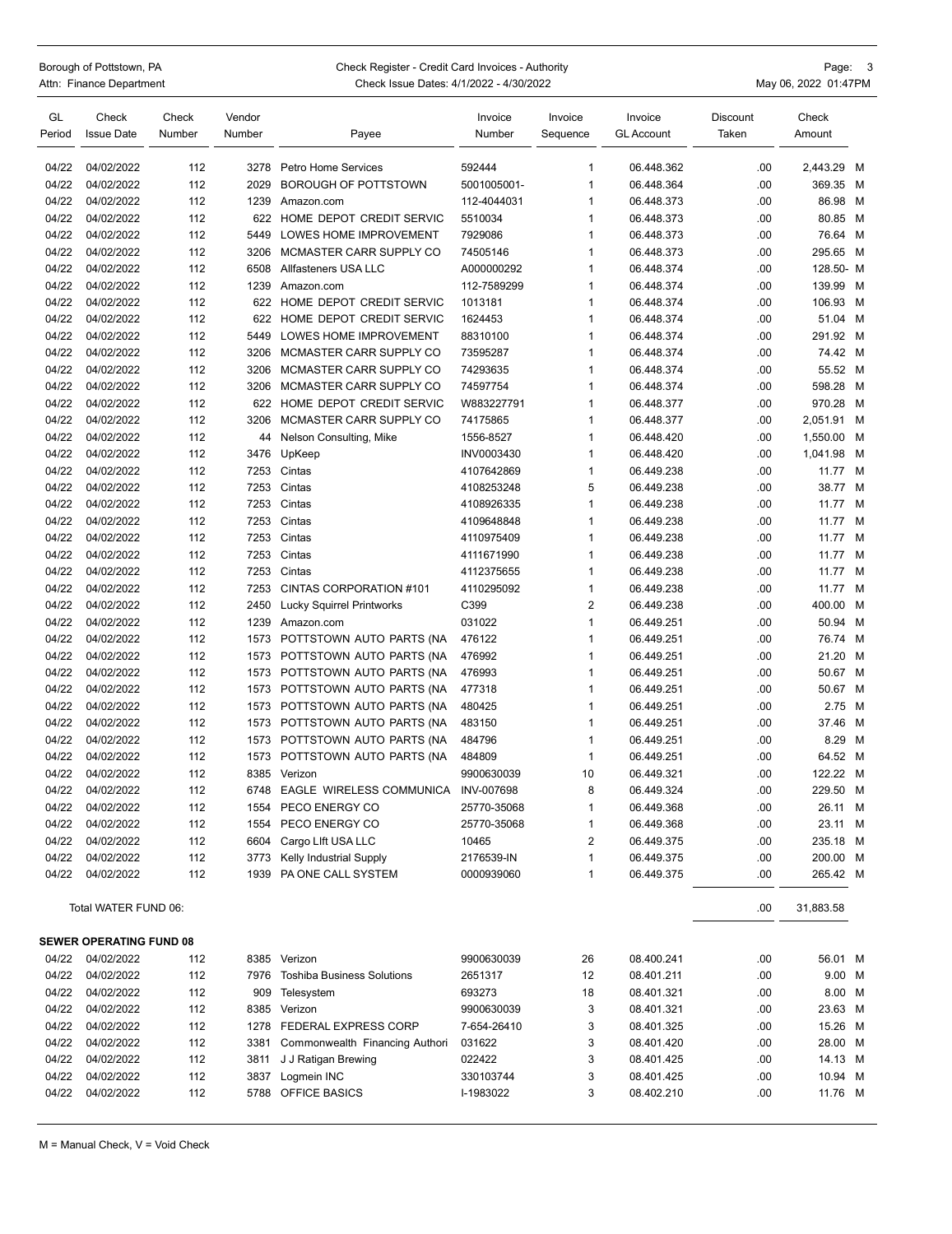| Borough of Pottstown, PA |
|--------------------------|
| Attn: Finance Department |

## Check Register - Credit Card Invoices - Authority **Check Register - Credit Card Invoices - Authority** Page: 4

| .         | Chook Rogiotor Croant Cara involved Traditority | uyv.                 |
|-----------|-------------------------------------------------|----------------------|
| epartment | Check Issue Dates: 4/1/2022 - 4/30/2022         | May 06, 2022 01:47PM |

| GL<br>Period   | Check<br><b>Issue Date</b> | Check<br>Number | Vendor<br>Number | Payee                                        | Invoice<br>Number      | Invoice<br>Sequence | Invoice<br><b>GL Account</b> | Discount<br>Taken | Check<br>Amount    |   |
|----------------|----------------------------|-----------------|------------------|----------------------------------------------|------------------------|---------------------|------------------------------|-------------------|--------------------|---|
|                |                            |                 |                  |                                              |                        |                     |                              |                   |                    |   |
| 04/22          | 04/02/2022                 | 112             | 5788             | <b>OFFICE BASICS</b><br><b>OFFICE BASICS</b> | I-1985015<br>I-1994648 | 3                   | 08.402.210                   | .00               | 5.54               | M |
| 04/22<br>04/22 | 04/02/2022<br>04/02/2022   | 112<br>112      | 5788<br>7976     | <b>Toshiba Business Solutions</b>            | 2651317                | 3<br>13             | 08.402.210<br>08.402.211     | .00<br>.00        | 8.41 M<br>9.00 M   |   |
| 04/22          | 04/02/2022                 | 112             | 909              |                                              | 693273                 | 19                  | 08.402.321                   | .00               | 11.20              | M |
| 04/22          | 04/02/2022                 | 112             | 8385             | Telesystem<br>Verizon                        | 9900630039             | 13                  | 08.402.321                   | .00               | 70.90 M            |   |
| 04/22          | 04/02/2022                 | 112             | 1968             | Adobe Inc                                    | 2119380759             | 1                   | 08.402.420                   | .00               | 7.95 M             |   |
| 04/22          | 04/02/2022                 | 112             | 4204             | WOLF BALDWIN & ASSOC PC                      | 117405                 | 1                   | 08.404.314                   | .00               | 128.00             | M |
| 04/22          | 04/02/2022                 | 112             | 4204             | WOLF BALDWIN & ASSOC PC                      | 117395                 | $\overline{2}$      | 08.404.315                   | .00               | 56.00 M            |   |
| 04/22          |                            |                 | 7976             |                                              |                        |                     |                              |                   |                    |   |
| 04/22          | 04/02/2022<br>04/02/2022   | 112             | 909              | <b>Toshiba Business Solutions</b>            | 2651317                | 14<br>20            | 08.406.211                   | .00               | 9.00 M             |   |
| 04/22          | 04/02/2022                 | 112<br>112      | 8385             | Telesystem<br>Verizon                        | 693273<br>9900630039   | 30                  | 08.406.321<br>08.406.321     | .00<br>.00        | 4.80 M<br>11.82 M  |   |
| 04/22          | 04/02/2022                 | 112             | 5936             | <b>GREATER POTTSTOWN SHRM</b>                | CS1353124              | 3                   | 08.406.420                   | .00               | 64.12 M            |   |
| 04/22          | 04/02/2022                 | 112             | 6288             | ScreenCloud Inc                              | <b>INC16171</b>        | 3                   | 08.407.453                   | .00               | 20.16 M            |   |
|                |                            |                 |                  |                                              |                        |                     |                              |                   |                    |   |
| 04/22          | 04/02/2022                 | 112             | 7253             | CINTAS CORPORATION #101                      | 4113793364             | 3                   | 08.409.236                   | .00               | 27.25 M            |   |
| 04/22          | 04/02/2022                 | 112             | 7253             | CINTAS CORPORATION #101                      | 4114481840             | 3<br>3              | 08.409.236                   | .00               | 79.14 M<br>86.02 M |   |
| 04/22          | 04/02/2022                 | 112             | 5788             | <b>OFFICE BASICS</b>                         | I-1987626              |                     | 08.409.236                   | .00               |                    |   |
| 04/22          | 04/02/2022<br>04/02/2022   | 112             | 5788             | OFFICE BASICS                                | I-1994520              | 3                   | 08.409.236                   | .00               | 39.46 M            |   |
| 04/22          |                            | 112             | 1239             | Amazon.com                                   | 114-4890857            | 3                   | 08.409.262                   | .00               | 82.66 M            |   |
| 04/22          | 04/02/2022                 | 112             | 1239             | Amazon.com                                   | 114-9479526            | 3                   | 08.409.262                   | .00               | 20.49 M            |   |
| 04/22          | 04/02/2022                 | 112             | 1260             | Ehrlich, J.C.                                | 13765111               | 3<br>3              | 08.409.262                   | .00               | 50.68 M<br>53.72 M |   |
| 04/22          | 04/02/2022<br>04/02/2022   | 112             | 1260             | Ehrlich, J.C.                                | 14174151               |                     | 08.409.262                   | .00               |                    |   |
| 04/22          | 04/02/2022                 | 112             | 5788             | OFFICE BASICS                                | I-1998932              | 3                   | 08.409.262<br>08.409.321     | .00               | 19.31 M            |   |
| 04/22          |                            | 112             | 909              | Telesystem                                   | 693273                 | 21                  |                              | .00               | 14.39 M            |   |
| 04/22          | 04/02/2022                 | 112             | 8217             | <b>COMCAST</b>                               | 8499102160             | 3                   | 08.409.324                   | .00               | 68.14 M            |   |
| 04/22          | 04/02/2022                 | 112             | 7253             | Cintas                                       | 4107642869             | 12                  | 08.409.373                   | .00               | 10.41 M            |   |
| 04/22<br>04/22 | 04/02/2022                 | 112             | 7253             | Cintas<br>Cintas                             | 4107642869             | 16                  | 08.409.373                   | .00               | 1.95 M             |   |
|                | 04/02/2022                 | 112             | 7253             |                                              | 4108253248             | 12                  | 08.409.373                   | .00               | 10.41 M            |   |
| 04/22          | 04/02/2022                 | 112             | 7253             | Cintas                                       | 4108253248             | 16                  | 08.409.373                   | .00               | 1.95 M             |   |
| 04/22          | 04/02/2022                 | 112             | 7253             | Cintas                                       | 4108926335             | 13                  | 08.409.373                   | .00               | 10.40 M            |   |
| 04/22          | 04/02/2022                 | 112             | 7253             | Cintas                                       | 4108926335             | 17                  | 08.409.373                   | .00               | 1.95 M             |   |
| 04/22          | 04/02/2022                 | 112             | 7253             | Cintas                                       | 4109648848             | 13                  | 08.409.373                   | .00               | 10.40 M            |   |
| 04/22          | 04/02/2022                 | 112             | 7253             | Cintas                                       | 4109648848             | 17<br>9             | 08.409.373                   | .00               | 1.95 M             |   |
| 04/22          | 04/02/2022                 | 112             | 7253             | Cintas                                       | 4110975409             |                     | 08.409.373                   | .00               | 10.41 M            |   |
| 04/22          | 04/02/2022                 | 112             | 7253             | Cintas                                       | 4110975409             | 13                  | 08.409.373                   | .00               | 1.95 M             |   |
| 04/22          | 04/02/2022                 | 112             | 7253             | Cintas                                       | 4111671990             | 13                  | 08.409.373                   | .00               | 10.41 M            |   |
| 04/22          | 04/02/2022                 | 112             | 7253             | Cintas                                       | 4111671990             | 17                  | 08.409.373                   | .00               | 1.95               | M |
| 04/22          | 04/02/2022                 | 112             | 7253             | Cintas                                       | 4112375655             | 12                  | 08.409.373                   | .00               | 10.41              | M |
| 04/22          | 04/02/2022                 | 112             | 7253             | Cintas                                       | 4112375655             | 16                  | 08.409.373                   | .00               | 1.95 M             |   |
| 04/22          | 04/02/2022                 | 112             | 7253             | CINTAS CORPORATION #101                      | 4110295092             | 13                  | 08.409.373                   | .00               | 10.40 M            |   |
| 04/22          | 04/02/2022                 | 112             | 7253             | CINTAS CORPORATION #101                      | 4110295092             | 17                  | 08.409.373                   | .00               | 1.95 M             |   |
| 04/22          | 04/02/2022                 | 112             | 4012             | FASTENAL COMPANY                             | PAPOT15660             | 3                   | 08.409.373                   | .00               | 2.44 M             |   |
| 04/22          | 04/02/2022                 | 112             |                  | 982 HUMPHREYS FLAG CO                        | 1510                   | 3                   | 08.409.373                   | .00               | 89.71 M            |   |
| 04/22          | 04/02/2022                 | 112             | 1701             | POTTSTOWN TAX COLLECTOR                      | 16002118401            | 1                   | 08.409.430                   | .00               | 1,789.00 M         |   |
| 04/22          | 04/02/2022                 | 112             | 5788             | <b>OFFICE BASICS</b>                         | I-1993469              | 1                   | 08.429.210                   | .00               | 199.94 M           |   |
| 04/22          | 04/02/2022                 | 112             | 5788             | OFFICE BASICS                                | I-1995420              | 1                   | 08.429.210                   | .00               | 67.07 M            |   |
| 04/22          | 04/02/2022                 | 112             | 5788             | OFFICE BASICS                                | I-1995553              | 1                   | 08.429.210                   | .00               | 39.23 M            |   |
| 04/22          | 04/02/2022                 | 112             | 1239             | Amazon.com                                   | 112-6579287            | 2                   | 08.429.225                   | .00               | 31.88 M            |   |
| 04/22          | 04/02/2022                 | 112             | 3772             | Environmental Resource Associat              | 997588                 | 1                   | 08.429.225                   | .00               | 248.72 M           |   |
| 04/22          | 04/02/2022                 | 112             | 1290             | <b>FISHER SCIENTIFIC CO</b>                  | 0033406                | 1                   | 08.429.225                   | .00               | 151.16 M           |   |
| 04/22          | 04/02/2022                 | 112             | 1290             | <b>FISHER SCIENTIFIC CO</b>                  | 0033408                | 1                   | 08.429.225                   | .00               | 12.95 M            |   |
| 04/22          | 04/02/2022                 | 112             | 1290             | <b>FISHER SCIENTIFIC CO</b>                  | 0151077                | 1                   | 08.429.225                   | .00               | 489.14 M           |   |
| 04/22          | 04/02/2022                 | 112             | 1290             | <b>FISHER SCIENTIFIC CO</b>                  | 0268962                | 1                   | 08.429.225                   | .00               | 34.03 M            |   |
| 04/22          | 04/02/2022                 | 112             | 1290             | <b>FISHER SCIENTIFIC CO</b>                  | 0382192                | 1                   | 08.429.225                   | .00               | 490.36 M           |   |
| 04/22          | 04/02/2022                 | 112             | 1290             | <b>FISHER SCIENTIFIC CO</b>                  | 0502876                | 1                   | 08.429.225                   | .00               | 216.40 M           |   |
| 04/22          | 04/02/2022                 | 112             | 1290             | <b>FISHER SCIENTIFIC CO</b>                  | 0502878                | 1                   | 08.429.225                   | .00               | 229.99 M           |   |
| 04/22          | 04/02/2022                 | 112             | 1290             | <b>FISHER SCIENTIFIC CO</b>                  | 0613153                | 1                   | 08.429.225                   | .00               | 784.46 M           |   |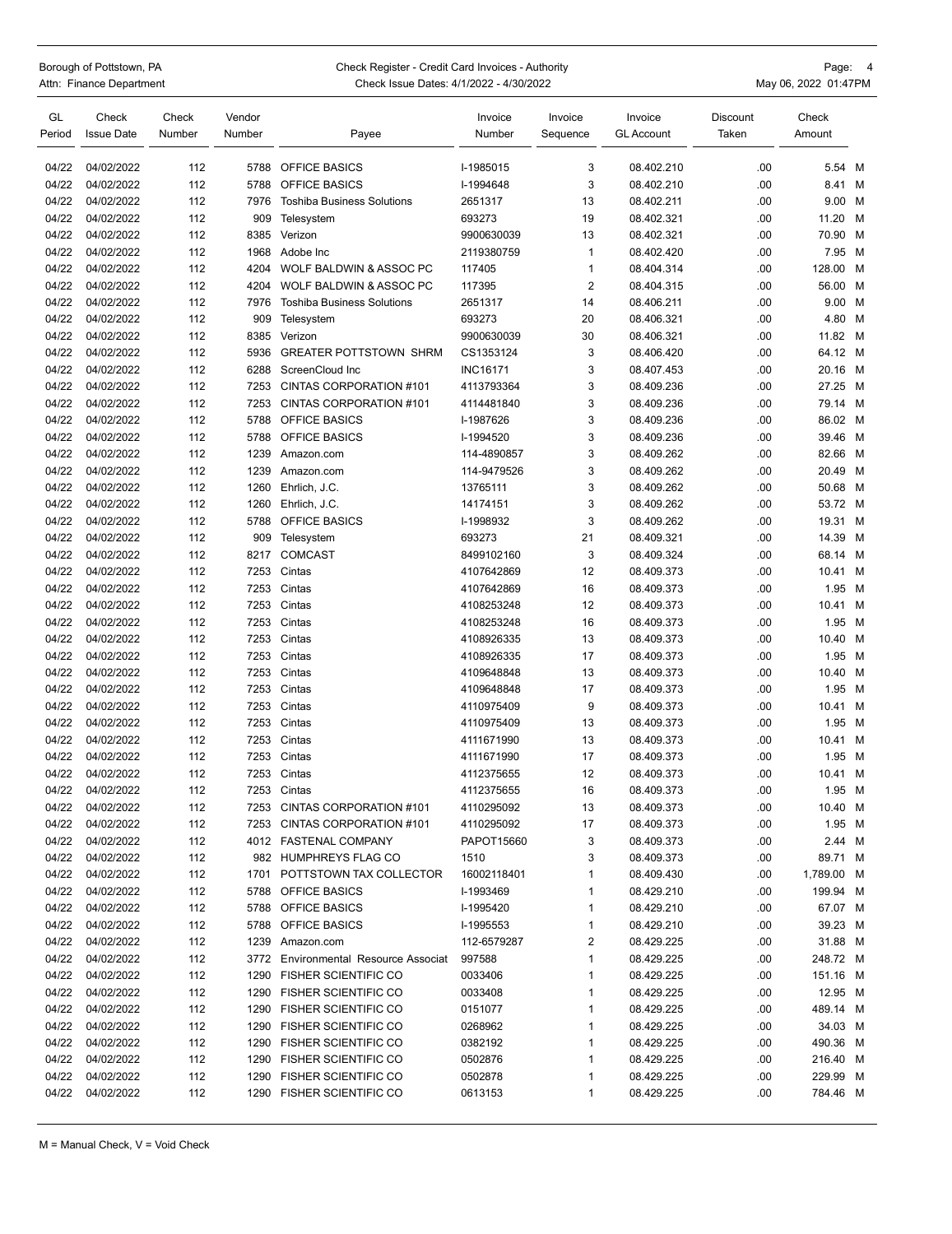| Borough of Pottstown, PA |                          |  |  |  |  |
|--------------------------|--------------------------|--|--|--|--|
|                          | Attn: Finance Department |  |  |  |  |

## Check Register - Credit Card Invoices - Authority **Page: 5**

|           | Check Register - Orean Oard Involves - Additionly | ayu.<br>ັບ           |
|-----------|---------------------------------------------------|----------------------|
| epartment | Check Issue Dates: 4/1/2022 - 4/30/2022           | May 06, 2022 01:47PM |

| GL<br>Period   | Check<br><b>Issue Date</b> | Check<br>Number | Vendor<br>Number | Payee                                                        | Invoice<br>Number  | Invoice<br>Sequence | Invoice<br><b>GL Account</b> | Discount<br>Taken | Check<br>Amount     |   |
|----------------|----------------------------|-----------------|------------------|--------------------------------------------------------------|--------------------|---------------------|------------------------------|-------------------|---------------------|---|
| 04/22          | 04/02/2022                 | 112             | 1290             | <b>FISHER SCIENTIFIC CO</b>                                  | 0669955            | 1                   | 08.429.225                   | .00               | 6,179.80            | M |
| 04/22          | 04/02/2022                 | 112             | 1290             | <b>FISHER SCIENTIFIC CO</b>                                  | 0836874            | 1                   | 08.429.225                   | .00               | 51.15 M             |   |
| 04/22          | 04/02/2022                 | 112             | 1290             | <b>FISHER SCIENTIFIC CO</b>                                  | 0836876            | 1                   | 08.429.225                   | .00               | 156.92 M            |   |
| 04/22          | 04/02/2022                 | 112             | 1290             | <b>FISHER SCIENTIFIC CO</b>                                  | 0886968            | 1                   | 08.429.225                   | .00               | 403.70 M            |   |
| 04/22          | 04/02/2022                 | 112             | 4437             | GREENWOOD PRODUCTS INC                                       | 119808             | 1                   | 08.429.225                   | .00               | 852.28              | M |
| 04/22          | 04/02/2022                 | 112             | 719              | <b>HACH CO</b>                                               | 12916732           | $\mathbf{1}$        | 08.429.225                   | .00               | 607.04              | M |
| 04/22          | 04/02/2022                 | 112             | 292              | <b>IDEXX DISTRIBUTION CORP</b>                               | 3101821260         | 1                   | 08.429.225                   | .00               | 1.214.60            | M |
| 04/22          | 04/02/2022                 | 112             | 7253             | CINTAS CORPORATION #101                                      | 4113793424         | 1                   | 08.429.236                   | .00               | 183.44 M            |   |
| 04/22          | 04/02/2022                 | 112             | 7253             | Cintas                                                       | 4107642869         | $\overline{7}$      | 08.429.238                   | .00               | 57.39 M             |   |
| 04/22          | 04/02/2022                 | 112             | 7253             | Cintas                                                       | 4107642869         | 9                   | 08.429.238                   | .00               | 13.20 M             |   |
| 04/22          | 04/02/2022                 | 112             | 7253             | Cintas                                                       | 4108253248         | 8                   | 08.429.238                   | .00               | 57.39 M             |   |
| 04/22          | 04/02/2022                 | 112             | 7253             | Cintas                                                       | 4108926335         | $\overline{7}$      | 08.429.238                   | .00               | 60.03 M             |   |
| 04/22          | 04/02/2022                 | 112             | 7253             | Cintas                                                       | 4108926335         | 9                   | 08.429.238                   | .00               | 10.56 M             |   |
| 04/22          | 04/02/2022                 | 112             | 7253             | Cintas                                                       | 4109648848         | $\overline{7}$      | 08.429.238                   | .00               | 61.89 M             |   |
| 04/22          | 04/02/2022                 | 112             | 7253             | Cintas                                                       | 4109648848         | 9                   | 08.429.238                   | .00               | 13.20 M             |   |
| 04/22          | 04/02/2022                 | 112             | 7253             | Cintas                                                       | 4110975409         | 15                  | 08.429.238                   | .00               | 82.14 M             |   |
| 04/22          | 04/02/2022                 | 112             | 7253             | Cintas                                                       | 4110975409         | 17                  | 08.429.238                   | .00               | 13.20 M             |   |
| 04/22          | 04/02/2022                 | 112             | 7253             | Cintas                                                       | 4111671990         | $\overline{7}$      | 08.429.238                   | .00               | 82.14 M             |   |
| 04/22          | 04/02/2022                 | 112             | 7253             | Cintas                                                       | 4111671990         | 9                   | 08.429.238                   | .00               | 64.79 M             |   |
| 04/22          | 04/02/2022                 | 112             | 7253             | Cintas                                                       | 4112375655         | $\overline{7}$      | 08.429.238                   | .00               | 66.63 M             |   |
| 04/22          | 04/02/2022                 | 112             | 7253             | Cintas                                                       | 4112375655         | 8                   | 08.429.238                   | .00               | 12.65 M             |   |
| 04/22          | 04/02/2022                 | 112             | 7253             | CINTAS CORPORATION #101                                      | 4110295092         | $\overline{7}$      | 08.429.238                   | .00               | 57.39 M             |   |
| 04/22          | 04/02/2022                 | 112             | 7253             | CINTAS CORPORATION #101                                      | 4110295092         | 9                   | 08.429.238                   | .00               | 13.20 M             |   |
| 04/22          | 04/02/2022                 | 112             | 3417             | <b>Rock Auto</b>                                             | 200034860          | 1                   | 08.429.251                   | .00               | 1,067.94            | M |
| 04/22          | 04/02/2022                 | 112             | 622              | HOME DEPOT CREDIT SERVIC                                     | 0014862            | 1                   | 08.429.260                   | .00               | 59.97 M             |   |
| 04/22          | 04/02/2022                 | 112             | 909              | Telesystem                                                   | 693273             | 22                  | 08.429.321                   | .00               | 476.71              | м |
| 04/22          | 04/02/2022                 | 112             | 8385             | Verizon                                                      | 9900630039         | 20                  | 08.429.321                   | .00               | 124.41              | M |
| 04/22          | 04/02/2022                 | 112             | 8385             | Verizon                                                      | 9900630039         | 23                  | 08.429.321                   | .00               | 23.60 M             |   |
| 04/22          | 04/02/2022                 | 112             | 8217             | <b>COMCAST</b>                                               | 141377459          | $\overline{2}$      | 08.429.324                   | .00               | 142.45 M            |   |
| 04/22          | 04/02/2022                 | 112             | 6748             | EAGLE WIRELESS COMMUNICA                                     | <b>INV-007698</b>  | 11                  | 08.429.324                   | .00               | 91.79 M             |   |
| 04/22          | 04/02/2022                 | 112             | 1278             | <b>FEDERAL EXPRESS CORP</b>                                  | 7-668-61570        | $\mathbf{1}$        | 08.429.325                   | .00               | 33.34 M             |   |
| 04/22          | 04/02/2022                 | 112             | 1278             | <b>FEDERAL EXPRESS CORP</b>                                  | 7-669-27270        | 1                   | 08.429.325                   | .00               | 59.87 M             |   |
| 04/22          | 04/02/2022                 | 112             | 1554             | PECO ENERGY CO                                               | 01040-79049        | 1                   | 08.429.362                   | .00               | 3,189.90 M          |   |
| 04/22          | 04/02/2022                 | 112             | 3278             | Petro Home Services                                          | 611849             | $\mathbf{1}$        | 08.429.362                   | .00               | 3,374.72 M          |   |
| 04/22          | 04/02/2022                 | 112             | 3503             | Nucitrus Technologies                                        | 005614078          | $\overline{2}$      | 08.429.367                   | .00               | 4,800.00            | M |
| 04/22          | 04/02/2022                 | 112             | 6967             | GARYS CARPET & FLOORING D                                    | 030922             | 1                   | 08.429.373                   | .00               | 2,910.00            | M |
| 04/22          | 04/02/2022                 | 112             | 2734             | <b>GRAINGER</b>                                              | 9230091804         | 1                   | 08.429.373                   | .00               | 615.84              | M |
| 04/22          | 04/02/2022                 | 112             | 622              | HOME DEPOT CREDIT SERVIC                                     | 0014790            | 1                   | 08.429.373                   | .00               | 175.62 M            |   |
| 04/22          | 04/02/2022                 | 112             |                  | 622 HOME DEPOT CREDIT SERVIC                                 | 0514782            | 1                   | 08.429.373                   | .00               | 85.49 M             |   |
| 04/22          | 04/02/2022                 | 112             |                  | 622 HOME DEPOT CREDIT SERVIC<br>622 HOME DEPOT CREDIT SERVIC | 1013184            | 1                   | 08.429.373                   | .00               | 238.73 M            |   |
| 04/22<br>04/22 | 04/02/2022<br>04/02/2022   | 112<br>112      |                  | 622 HOME DEPOT CREDIT SERVIC                                 | 1013197            | 1<br>1              | 08.429.373<br>08.429.373     | .00               | 28.76 M             |   |
| 04/22          | 04/02/2022                 | 112             |                  | 622 HOME DEPOT CREDIT SERVIC                                 | 5012552<br>6021670 | 1                   | 08.429.373                   | .00<br>.00        | 857.03 M<br>48.08 M |   |
| 04/22          | 04/02/2022                 | 112             |                  | 622 HOME DEPOT CREDIT SERVIC                                 | 7020699            | 1                   | 08.429.373                   | .00               | 39.86 M             |   |
| 04/22          | 04/02/2022                 | 112             |                  | 622 HOME DEPOT CREDIT SERVIC                                 | 9014932            | 1                   | 08.429.373                   | .00               | 169.98 M            |   |
| 04/22          | 04/02/2022                 | 112             |                  | 5449 LOWES HOME IMPROVEMENT                                  | 6755670            | 1                   | 08.429.373                   | .00               | 290.92 M            |   |
| 04/22          | 04/02/2022                 | 112             |                  | 3206 MCMASTER CARR SUPPLY CO                                 | 74762464           | 1                   | 08.429.373                   | .00               | 366.89 M            |   |
| 04/22          | 04/02/2022                 | 112             |                  | 6001 TUSTIN MECHANICAL SERVICE                               | 910023828          | 1                   | 08.429.373                   | .00               | 1,009.05 M          |   |
| 04/22          | 04/02/2022                 | 112             |                  | 2734 GRAINGER                                                | 9210606704         | 1                   | 08.429.374                   | .00               | 1,588.00 M          |   |
|                | 04/22 04/02/2022           | 112             |                  | 2734 GRAINGER                                                | 9215321515         | 1                   | 08.429.374                   | .00               | 921.48 M            |   |
| 04/22          | 04/02/2022                 | 112             | 2734             | <b>GRAINGER</b>                                              | 9215321523         | 1                   | 08.429.374                   | .00               | 164.55 M            |   |
| 04/22          | 04/02/2022                 | 112             | 2734             | <b>GRAINGER</b>                                              | 9215321531         | 1                   | 08.429.374                   | .00               | 98.73 M             |   |
| 04/22          | 04/02/2022                 | 112             |                  | 2734 GRAINGER                                                | 9215643249         | 1                   | 08.429.374                   | .00               | 987.30 M            |   |
| 04/22          | 04/02/2022                 | 112             |                  | 2734 GRAINGER                                                | 9218977859         | 1                   | 08.429.374                   | .00               | 98.73 M             |   |
| 04/22          | 04/02/2022                 | 112             |                  | 622 HOME DEPOT CREDIT SERVIC                                 | 0013368            | 1                   | 08.429.374                   | .00               | 5.41 M              |   |
| 04/22          | 04/02/2022                 | 112             |                  | 622 HOME DEPOT CREDIT SERVIC                                 | 022422             | 1                   | 08.429.374                   | .00               | 132.98 M            |   |
|                |                            |                 |                  |                                                              |                    |                     |                              |                   |                     |   |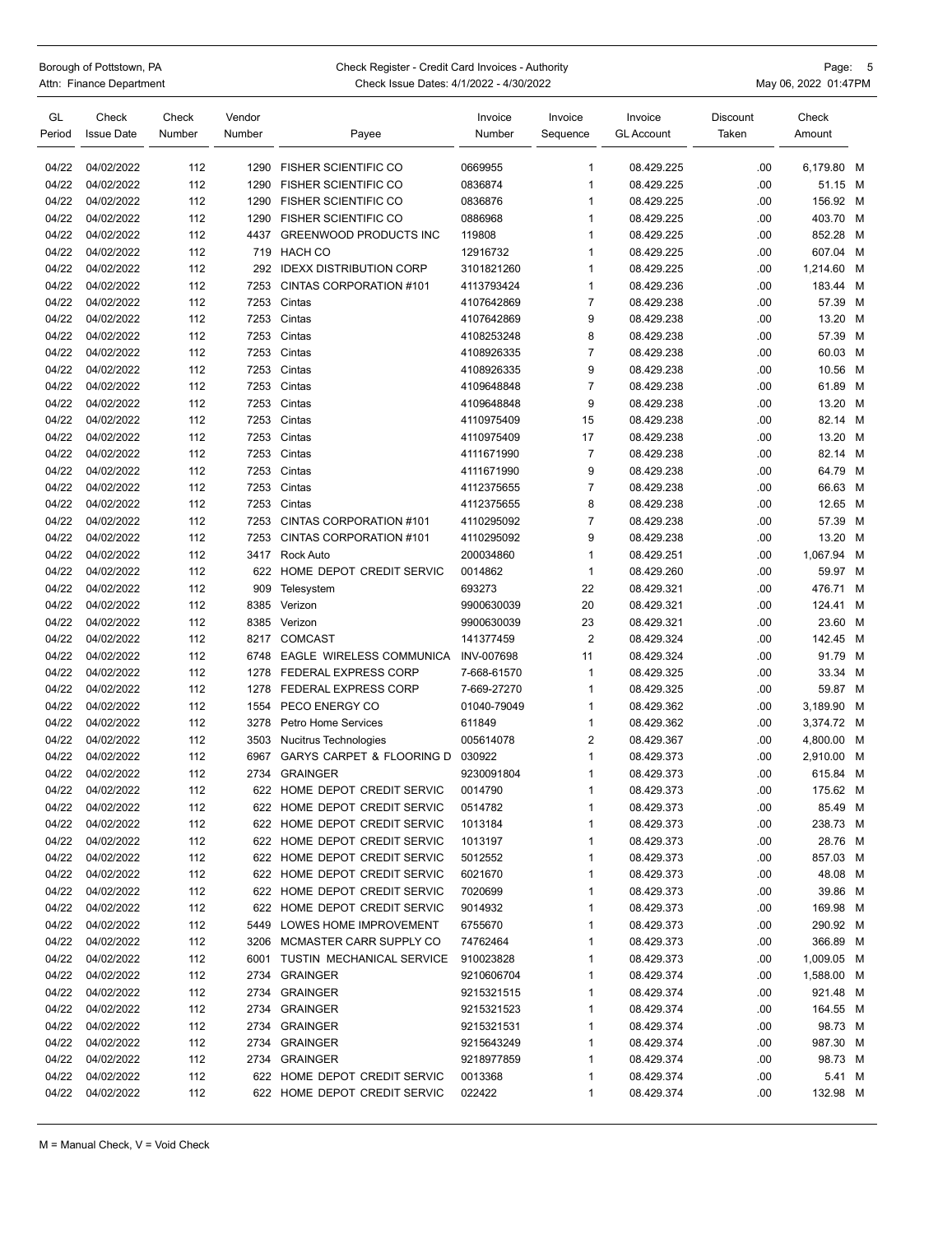| Borough of Pottstown, PA | Check Register - Credit Card Invoices - Authority | Page: 6              |
|--------------------------|---------------------------------------------------|----------------------|
| Attn: Finance Department | Check Issue Dates: 4/1/2022 - 4/30/2022           | May 06, 2022 01:47PM |

| GL<br>Period | Check<br><b>Issue Date</b> | Check<br>Number | Vendor<br>Number | Payee                             | Invoice<br>Number | Invoice<br>Sequence | Invoice<br><b>GL Account</b> | <b>Discount</b><br>Taken | Check<br>Amount |     |
|--------------|----------------------------|-----------------|------------------|-----------------------------------|-------------------|---------------------|------------------------------|--------------------------|-----------------|-----|
|              |                            |                 |                  |                                   |                   |                     |                              |                          |                 |     |
| 04/22        | 04/02/2022                 | 112             | 622              | HOME DEPOT CREDIT SERVIC          | 2011551           | $\mathbf{1}$        | 08.429.374                   | .00                      | 764.20 M        |     |
| 04/22        | 04/02/2022                 | 112             | 622              | HOME DEPOT CREDIT SERVIC          | 3020931           | $\mathbf{1}$        | 08.429.374                   | .00                      | 41.23 M         |     |
| 04/22        | 04/02/2022                 | 112             | 622              | HOME DEPOT CREDIT SERVIC          | 3515789           | 1                   | 08.429.374                   | .00                      | 150.01          | м   |
| 04/22        | 04/02/2022                 | 112             | 622              | HOME DEPOT CREDIT SERVIC          | 4012713           | 1                   | 08.429.374                   | .00                      | 539.39 M        |     |
| 04/22        | 04/02/2022                 | 112             | 622              | HOME DEPOT CREDIT SERVIC          | 6012388           | $\mathbf{1}$        | 08.429.374                   | .00                      | 505.89          | M   |
| 04/22        | 04/02/2022                 | 112             | 622              | HOME DEPOT CREDIT SERVIC          | 7015266           | 1                   | 08.429.374                   | .00                      | 109.18 M        |     |
| 04/22        | 04/02/2022                 | 112             | 3206             | MCMASTER CARR SUPPLY CO           | 73678788          | $\mathbf{1}$        | 08.429.374                   | .00                      | 811.21          | M   |
| 04/22        | 04/02/2022                 | 112             | 3206             | MCMASTER CARR SUPPLY CO           | 74505432          | $\mathbf{1}$        | 08.429.374                   | .00                      | 1,064.48        | M   |
| 04/22        | 04/02/2022                 | 112             | 3206             | MCMASTER CARR SUPPLY CO           | 74588174          | 1                   | 08.429.374                   | .00                      | 736.21          | - M |
| 04/22        | 04/02/2022                 | 112             | 3206             | MCMASTER CARR SUPPLY CO           | 75107325          | $\mathbf{1}$        | 08.429.374                   | .00                      | 344.33 M        |     |
| 04/22        | 04/02/2022                 | 112             | 3780             | Wire Cloth Manufacturers          | 031522            | $\mathbf{1}$        | 08.429.374                   | .00                      | 353.93 M        |     |
| 04/22        | 04/02/2022                 | 112             | 622              | HOME DEPOT CREDIT SERVIC          | 6021704           | 1                   | 08.429.378                   | .00                      | 30.95 M         |     |
| 04/22        | 04/02/2022                 | 112             | 622              | HOME DEPOT CREDIT SERVIC          | 6062409           | $\mathbf{1}$        | 08.429.378                   | .00                      | 51.87 M         |     |
| 04/22        | 04/02/2022                 | 112             | 622              | HOME DEPOT CREDIT SERVIC          | 7015225           | $\mathbf{1}$        | 08.429.378                   | .00                      | 26.94 M         |     |
| 04/22        | 04/02/2022                 | 112             | 3206             | MCMASTER CARR SUPPLY CO           | 73940552          | 1                   | 08.429.378                   | .00                      | 273.71          | м   |
| 04/22        | 04/02/2022                 | 112             | 6793             | <b>TUSTIN WATER SOLUTIONS</b>     | 930009963         | $\mathbf{1}$        | 08.429.378                   | .00                      | 942.00          | M   |
| 04/22        | 04/02/2022                 | 112             | 622              | HOME DEPOT CREDIT SERVIC          | 8623934           | 1                   | 08.429.379                   | .00                      | 11.55           | M   |
| 04/22        | 04/02/2022                 | 112             | 3206             | MCMASTER CARR SUPPLY CO           | 74025674          | 1                   | 08.429.379                   | .00                      | 140.95          | M   |
| 04/22        | 04/02/2022                 | 112             | 6523             | <b>Filter Element Store</b>       | 36430             | $\mathbf{1}$        | 08.429.380                   | .00                      | 261.60 M        |     |
| 04/22        | 04/02/2022                 | 112             | 3206             | MCMASTER CARR SUPPLY CO           | 74434779          | $\mathbf{1}$        | 08.429.380                   | .00                      | 1,675.62 M      |     |
| 04/22        | 04/02/2022                 | 112             | 1239             | Amazon.com                        | 112-6014688       | $\mathbf{1}$        | 08.429.385                   | .00                      | 35.09 M         |     |
| 04/22        | 04/02/2022                 | 112             | 4577             | <b>CDW GOVERNMENT</b>             | 1C78N9Y           | $\mathbf{1}$        | 08.429.385                   | .00                      | 124.17 M        |     |
| 04/22        | 04/02/2022                 | 112             | 3476             | UpKeep                            | INV0003430        | $\overline{2}$      | 08.429.420                   | .00                      | 1,041.98        | M   |
| 04/22        | 04/02/2022                 | 112             | 7976             | <b>Toshiba Business Solutions</b> | 2651317           | 15                  | 08.430.211                   | .00                      | 9.00 M          |     |
| 04/22        | 04/02/2022                 | 112             | 7253             | Cintas                            | 4107642869        | 5                   | 08.430.238                   | .00                      | 5.70            | M   |
| 04/22        | 04/02/2022                 | 112             | 7253             | Cintas                            | 4108253248        | 3                   | 08.430.238                   | .00                      | 9.48 M          |     |
| 04/22        | 04/02/2022                 | 112             | 7253             | Cintas                            | 4108926335        | 5                   | 08.430.238                   | .00                      | 5.70 M          |     |
| 04/22        | 04/02/2022                 | 112             | 7253             | Cintas                            | 4109648848        | 5                   | 08.430.238                   | .00                      | 5.70 M          |     |
| 04/22        | 04/02/2022                 | 112             | 7253             | Cintas                            | 4110975409        | 5                   | 08.430.238                   | .00                      | 17.89           | M   |
| 04/22        | 04/02/2022                 | 112             | 7253             | Cintas                            | 4111671990        | 5                   | 08.430.238                   | .00                      | 5.59 M          |     |
| 04/22        | 04/02/2022                 | 112             | 7253             | Cintas                            | 4112375655        | 5                   | 08.430.238                   | .00                      | 6.22 M          |     |
| 04/22        | 04/02/2022                 | 112             | 7253             | CINTAS CORPORATION #101           | 4110295092        | 5                   | 08.430.238                   | .00                      | 4.96 M          |     |
| 04/22        | 04/02/2022                 | 112             | 2043             | <b>McDonalds</b>                  | 1514              | 3                   | 08.430.241                   | .00                      | 15.39 M         |     |
| 04/22        | 04/02/2022                 | 112             | 1729             | Valentino's                       | 031422            | 3                   | 08.430.241                   | .00                      | 16.32 M         |     |
| 04/22        | 04/02/2022                 | 112             | 834              | <b>Five Star International</b>    | 02S221863         | 3                   | 08.430.251                   | .00                      | 740.44          | M   |
| 04/22        | 04/02/2022                 | 112             | 1906             | Harbor Freight                    | 0350667           | 3                   | 08.430.251                   | .00                      | 22.39 M         |     |
| 04/22        | 04/02/2022                 | 112             | 3773             | Kelly Industrial Supply           | 2176539-IN        | 6                   | 08.430.251                   | .00                      | 23.85 M         |     |
| 04/22        | 04/02/2022                 | 112             | 1573             | POTTSTOWN AUTO PARTS (NA          | 479562            | 3                   | 08.430.251                   | .00                      | 6.77 M          |     |
| 04/22        | 04/02/2022                 | 112             | 1573             | POTTSTOWN AUTO PARTS (NA          | 480911            | 3                   | 08.430.251                   | .00                      | 74.36 M         |     |
| 04/22        | 04/02/2022                 | 112             | 909              | Telesystem                        | 693273            | 23                  | 08.430.321                   | .00                      | 15.99           | M   |
| 04/22        | 04/02/2022                 | 112             | 8385             | Verizon                           | 9900630039        | $\overline{7}$      | 08.430.321                   | .00                      | 112.19          | M   |
| 04/22        | 04/02/2022                 | 112             | 6748             | EAGLE WIRELESS COMMUNICA          | <b>INV-007698</b> | 5                   | 08.430.324                   | .00                      | 70.69 M         |     |

Total SEWER OPERATING FUND 08: .00 51,954.19

|       | <b>SEWER LINES FUND 18</b> |     |      |                           |            |                |            |     |          |  |
|-------|----------------------------|-----|------|---------------------------|------------|----------------|------------|-----|----------|--|
| 04/22 | 04/02/2022                 | 112 |      | 7253 Cintas               | 4107642869 | 2              | 18.436.238 | .00 | 10.92 M  |  |
| 04/22 | 04/02/2022                 | 112 |      | 7253 Cintas               | 4108253248 | 6              | 18.436.238 | .00 | 8.88 M   |  |
| 04/22 | 04/02/2022                 | 112 |      | 7253 Cintas               | 4108926335 | 2              | 18.436.238 | .00 | 6.63 M   |  |
| 04/22 | 04/02/2022                 | 112 |      | 7253 Cintas               | 4109648848 | 2              | 18.436.238 | .00 | 6.63 M   |  |
| 04/22 | 04/02/2022                 | 112 |      | 7253 Cintas               | 4110975409 | 2              | 18.436.238 | .00 | 59.87 M  |  |
| 04/22 | 04/02/2022                 | 112 |      | 7253 Cintas               | 4111671990 | $\overline{2}$ | 18.436.238 | .00 | 10.37 M  |  |
| 04/22 | 04/02/2022                 | 112 |      | 7253 Cintas               | 4112375655 | $\overline{2}$ | 18.436.238 | .00 | 56.54 M  |  |
| 04/22 | 04/02/2022                 | 112 | 7253 | CINTAS CORPORATION #101   | 4110295092 | 2              | 18.436.238 | .00 | 6.63 M   |  |
| 04/22 | 04/02/2022                 | 112 | 2450 | Lucky Squirrel Printworks | C399       |                | 18.436.238 | .00 | 354.30 M |  |

04/22 04/02/2022 112 1239 Amazon.com 030322 3 08.430.373 08.430.373 55.99 M